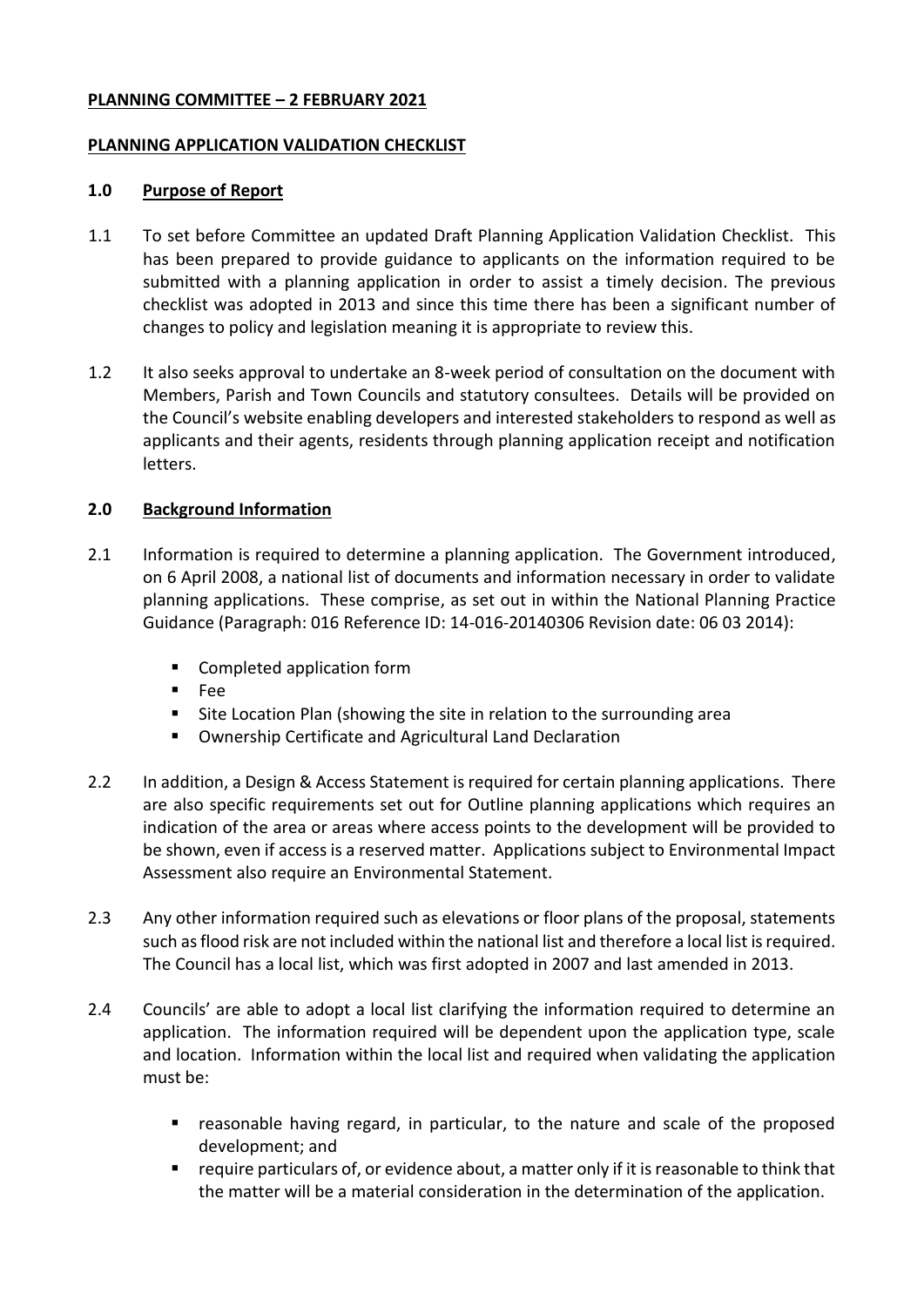- 2.5 These statutory tests are set out in section 62 (4A) of the Town and Country Planning Act 1990 (inserted by the Growth and Infrastructure Act) and article 11(3)(c) of the Town and Country Planning (Development Management Procedure) (England) Order 2015 (DMPO).
- 2.6 It is also possible for an applicant, if a Local Planning Authority determine that additional information is required in order to validate the application, to dispute this by issuing a notice under article 12 of the DMPO. There is then a process for both the Local Planning Authority and applicant to go through. Very few applications are disputed in terms of the information provided due to the criteria above (paragraph 2.4) being complied with.
- 2.7 Legislation sets out that a local list is required to be published on a Council's website and is reviewed every 2 years. Due to the number and significance of legislative changes over recent years, it is considered appropriate to fully review the checklist.
- 2.8 The general thrust of the checklist, attached at Appendix 1, is the same as the current one. However, this aims to be more helpful with reference to different development proposals as well as expanding on information required for different application types. The intention is to provide the information on the Council's website as a matrix, whereby someone wishing to apply for a certain development/application type will click on the relevant name and then be guided automatically to the correct area, rather than needing to filter through numerous pages.

# **3.0 Equalities Implications**

3.1 None from this report

# **4.0 Financial Implications**

4.1 None from this report.

# **5.0 Digital Implications**

5.1 None from this report

# **6.0 Community Plan – Alignment to Objectives**

- 6.1 The planning application validation checklist will contribute towards assisting with:
	- Delivering inclusive and sustainable economic growth
	- **EXECT** Creating more and better quality homes
	- Enhancing and protecting the district's natural environment

#### **7.0 RECOMMENDATION**

- **a) that the contents of the accompanying validation checklists are noted: and**
- **b) that the draft updated Planning Application Validation Checklist (as set out at Appendix A) be approved for an 8-week public consultation with statutory consultees, District Councillors and Town/Parish Councils, applicants/developers and neighbours.**